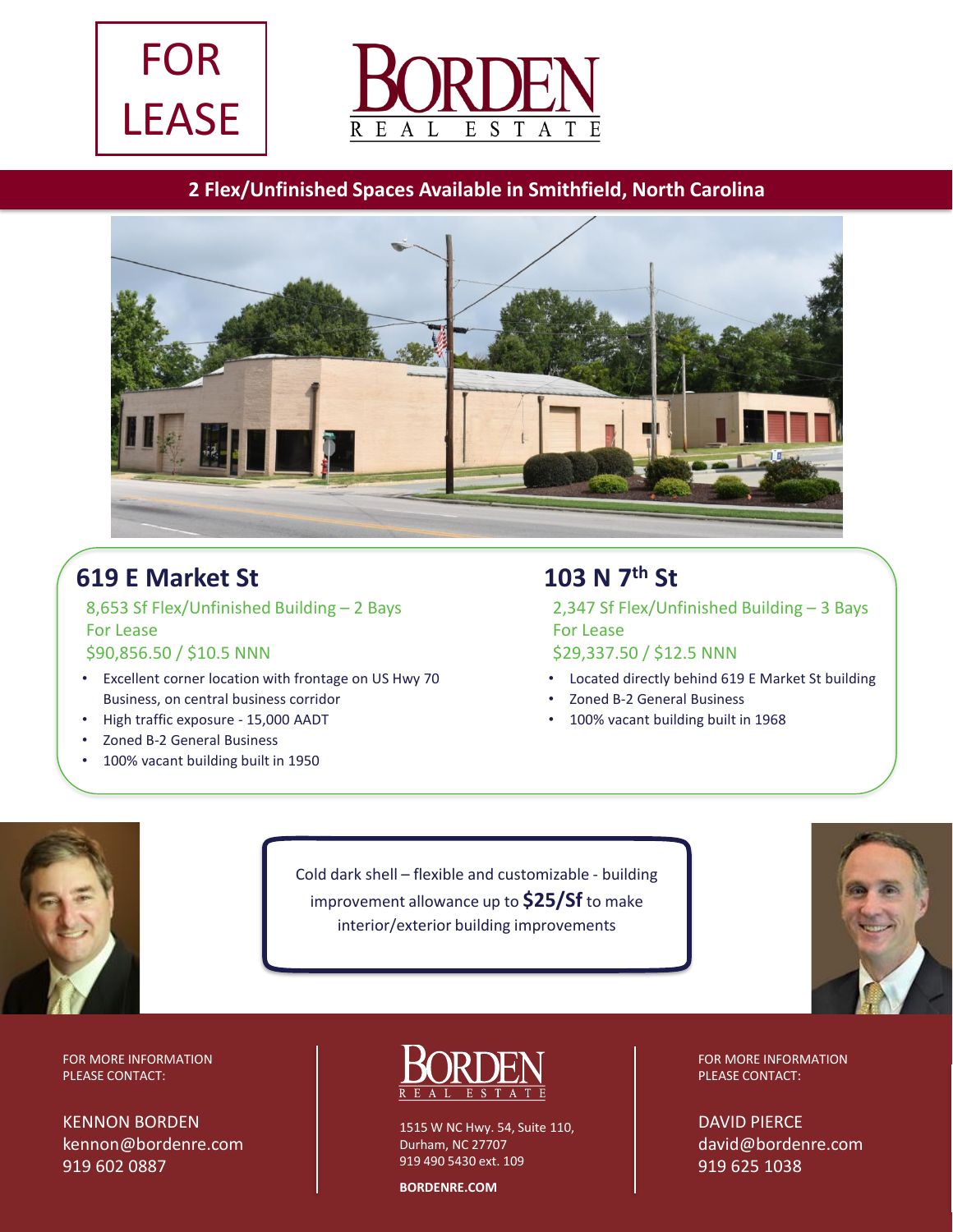

## Interior Pictures & 103 N 7<sup>th</sup> Front



FOR MORE INFORMATION PLEASE CONTACT:

KENNON BORDEN kennon@bordenre.com 919 602 0887



1515 W NC Hwy. 54, Suite 110, Durham, NC 27707 919 490 5430 ext. 109

**BORDENRE.COM**

FOR MORE INFORMATION PLEASE CONTACT: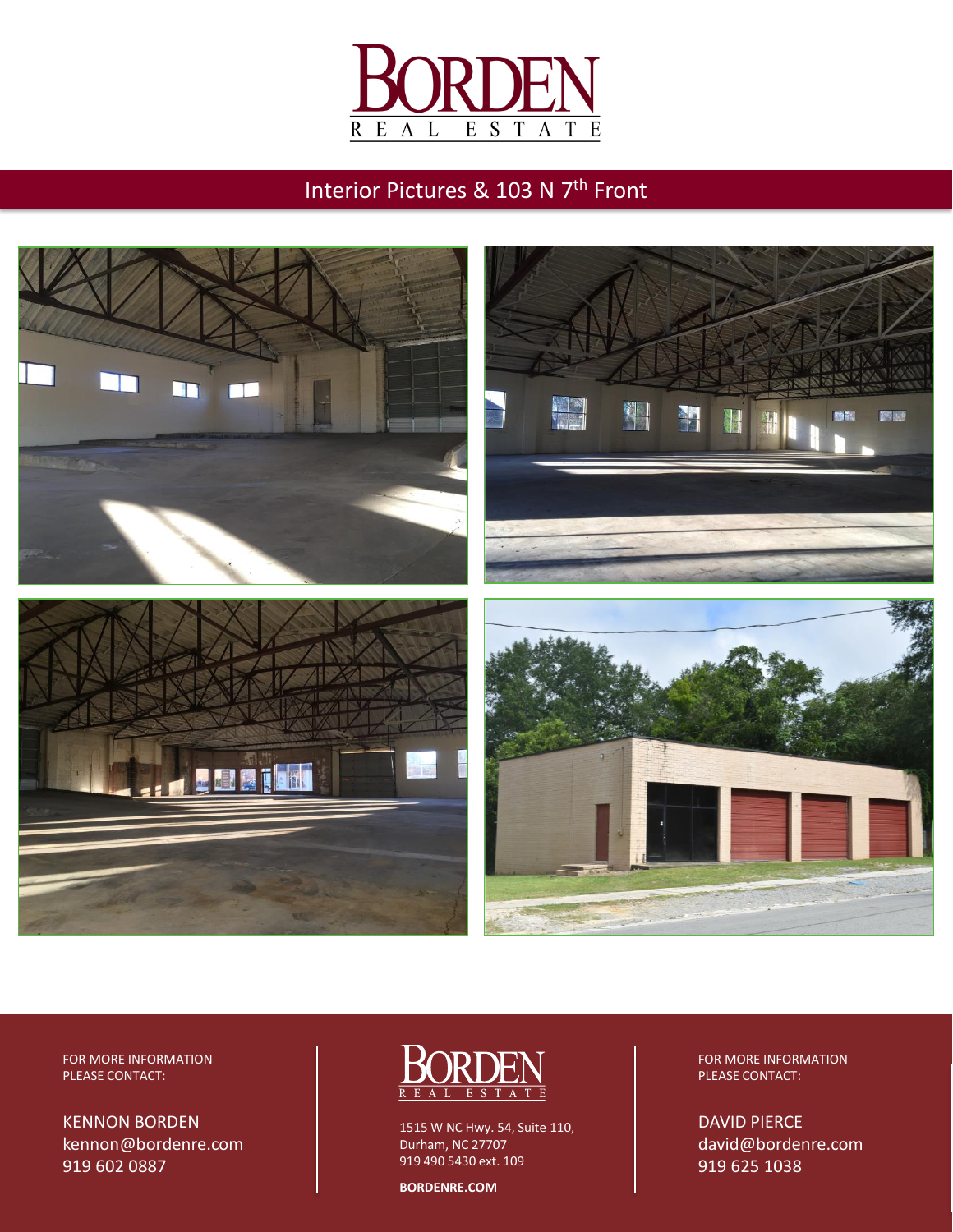

Building Footprints



FOR MORE INFORMATION PLEASE CONTACT:

KENNON BORDEN kennon@bordenre.com 919 602 0887



1515 W NC Hwy. 54, Suite 110, Durham, NC 27707 919 490 5430 ext. 109

**BORDENRE.COM**

FOR MORE INFORMATION PLEASE CONTACT: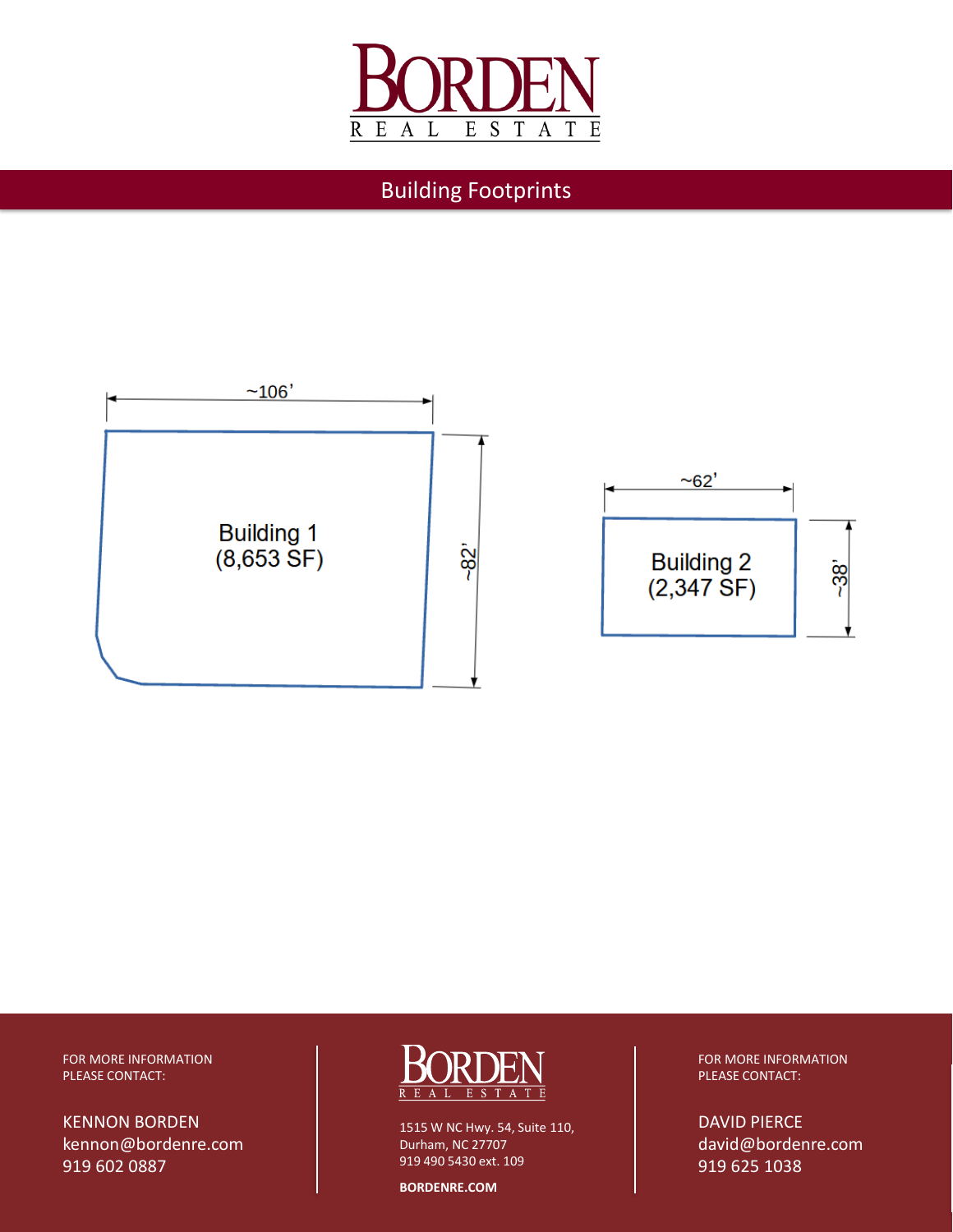

### Parking Space



*Image from maps.google.com, © 2020 U.S. Geological Survey; parking area boundaries are approximate locations.*

FOR MORE INFORMATION PLEASE CONTACT:

KENNON BORDEN kennon@bordenre.com 919 602 0887



1515 W NC Hwy. 54, Suite 110, Durham, NC 27707 919 490 5430 ext. 109

**BORDENRE.COM**

FOR MORE INFORMATION PLEASE CONTACT: